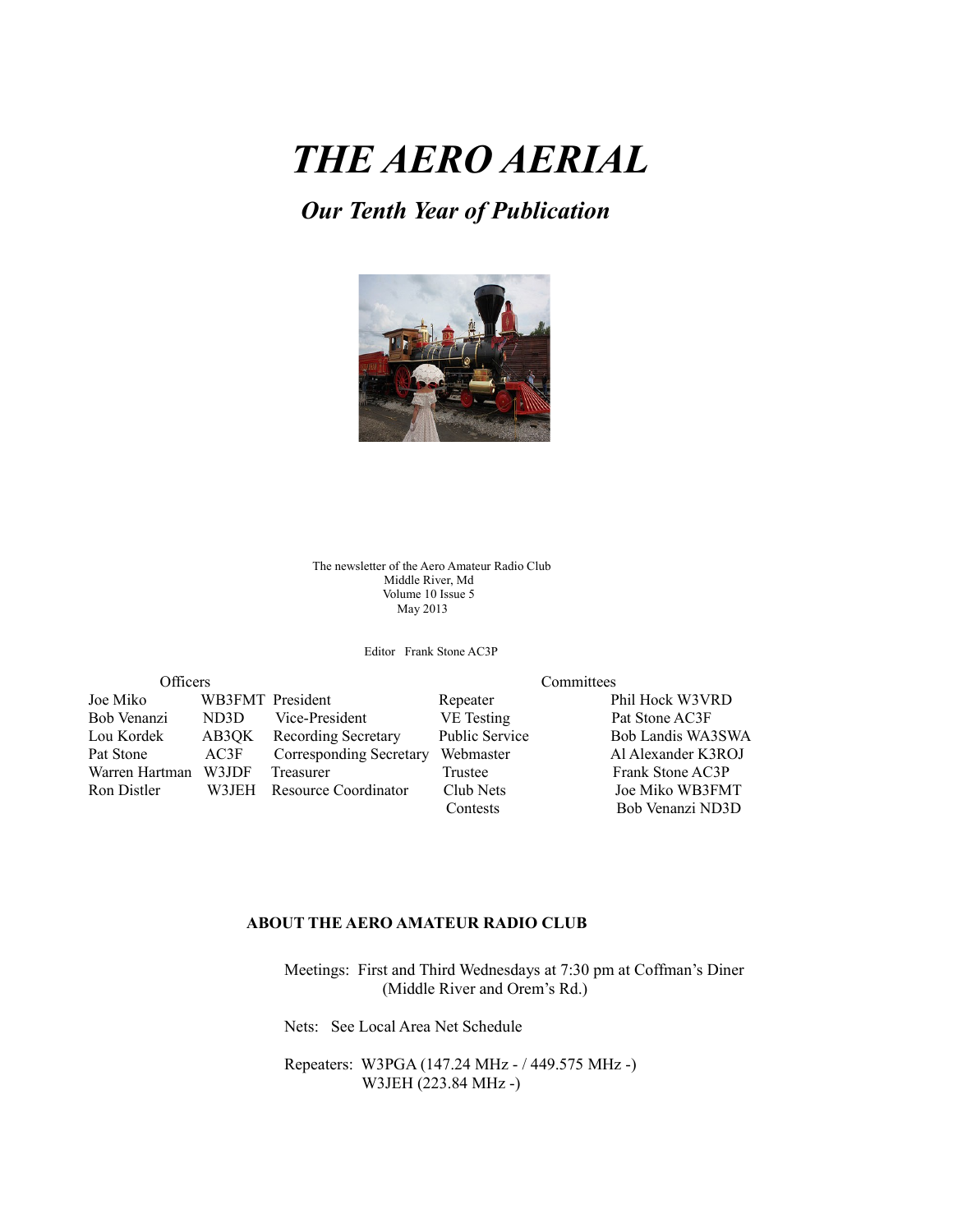#### **LOCAL AREA NETS**

| Day                  | Time              | <b>Frequency (MHz) NET NAME</b> |                                  |  |
|----------------------|-------------------|---------------------------------|----------------------------------|--|
| Daily                | $9 - 10$ am       | 147.33                          | <b>ORIOLE</b> Net                |  |
| Daily                | 6 pm              | 3.820                           | Maryland Emergency Phone Net     |  |
| Daily                | $6:30 - 7$ pm     | 146.670                         | <b>Baltimore Traffic Net</b>     |  |
| Daily                | 7 pm and 10 pm    | 3.643                           | Maryland/DC/Delaware Traffic Net |  |
| $2nd$ Tues           | $7:30 \text{ pm}$ | 146.670                         | Baltimore County RACES Net       |  |
| $2nd$ Wed.           | 8 pm              | 28.445                          | <b>AERO ARC Net</b>              |  |
| $4th$ Wed            | 8 pm              | 147.240                         | <b>AERO ARC Net</b>              |  |
| 5 <sup>th</sup> Wed. | 8 pm              | 449.575                         | <b>AERO ARC Net</b>              |  |
|                      |                   |                                 |                                  |  |

## **AERO NET REPORT**

#### **28.445 MHz: WB3FMT (NCS) AC3P W3JEH**

**147.24 MHz: WB3FMT (NCS) KB3VAE KA3SNY AC3P/m KB3MXM**

## **Station Activities**

**KB3PGN** has returned from the Twilight Zone.. Rumor has it that she is starting a rain barrel concession. **KB3JVP** made a rare appearance on the 10 meter net.

## **Election Notice**

Just when we thought the political battles of 2012 were behind us, the Aero ARC faces another election day. Be sure to attend the May 15<sup>th</sup> meeting when the Aero Express pulls into Coffman's Station. The train will arrive at 7:30 p.m. and could pull out at 7:31 p.m.

If you're not at the station you may find yourself on the train.

## **Welcome**

Welcome to our visitors, Naura and Charles Ester and John Kirchner, **W3JMI**.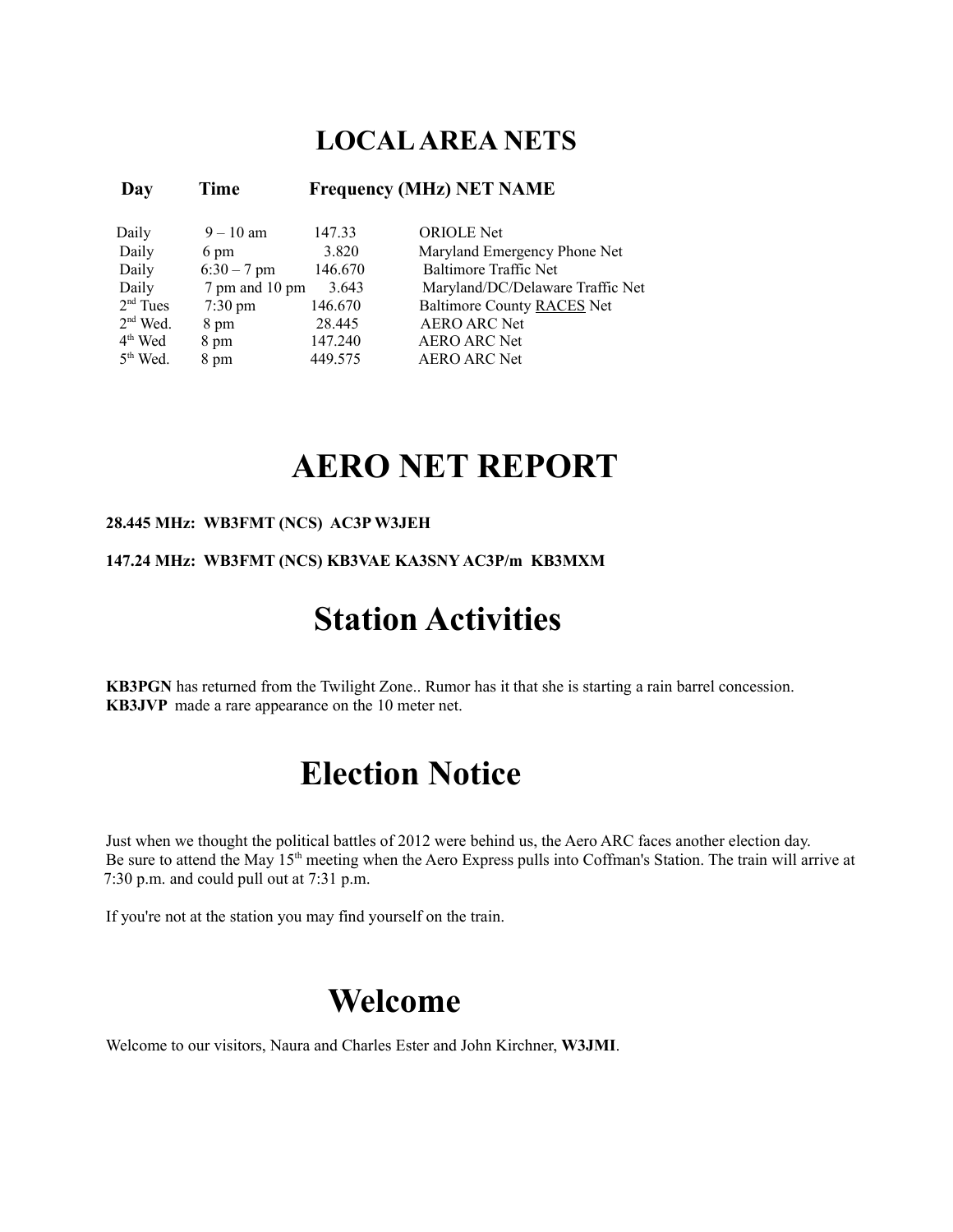### **From T-MARC**

### **March 2013**

Applications in Process:

Kent County ARC Sent Construction Coordination for move of 146.9700- from previous location. (Actually sent in February 2013). Received Certificate of Operational status. Sent Final Coordination

Kent County ARC Received coordination application for modification of 147.1950+. Sent Notice of Proposed Coordination to adjacent coordination groups. Objection received from ARCC. Found alternate pair and sent another proposed coordination to adjacent coordination groups and co-channel in TMARC area. Sent Construction Coordination for 146.9100- at Woodside, Delaware.

Fauquier ARA Received request for ERP and AGL increase for 442.25000+. \*\*\*Note: Jan. 2013 update incorrectly specified freq as 442.5000+\*\*\* Sent Notice of Proposed Coordination to neighboring coordination groups. Sent Construction Coordination for ERP, AGL, and HAAT increase.

Sussex ARA Received Certificate of Operational Status. Sent Final Coordination for 145.2500- at Bethany Beach, Delaware.

N3HTT Received request for sponsorship change of 448.8250- in Delaware City, Delaware to the DelMarVa Group.

DelMarVa Group -- Received application for CTCSS change and ERP increase for 448.8250- in Delaware City, Delaware.

DelMarVa Group -- Received application for CTCSS change and ERP increase for 442.4500+ in Harrington, Delaware. Sent modified coordination.

Univ. of Pa. ARC Received application for coordination of 442.0000+ in Wilmington, Delaware. Sent Construction Coordination for 442.0000+.

|          | On Air Status Requests sent to: |                   |
|----------|---------------------------------|-------------------|
| 145.4500 | N <sub>4</sub> USI              | Haymarket, Va.    |
| 442.4125 | N4USI                           | Haymarket, Va.    |
| 224.8000 | <b>BRATS</b>                    | Baltimore, Md.    |
| 439.2500 | <b>BRATS</b>                    | Baltimore, Md.    |
| 443.3500 | <b>BRATS</b>                    | Baltimore, Md.    |
| 911.2500 | <b>BRATS</b>                    | Baltimore, Md.    |
| 1289.250 | <b>BRATS</b>                    | Baltimore, Md.    |
| 448.5250 | Boumi ARC                       | Cockeysville, Md. |
|          |                                 |                   |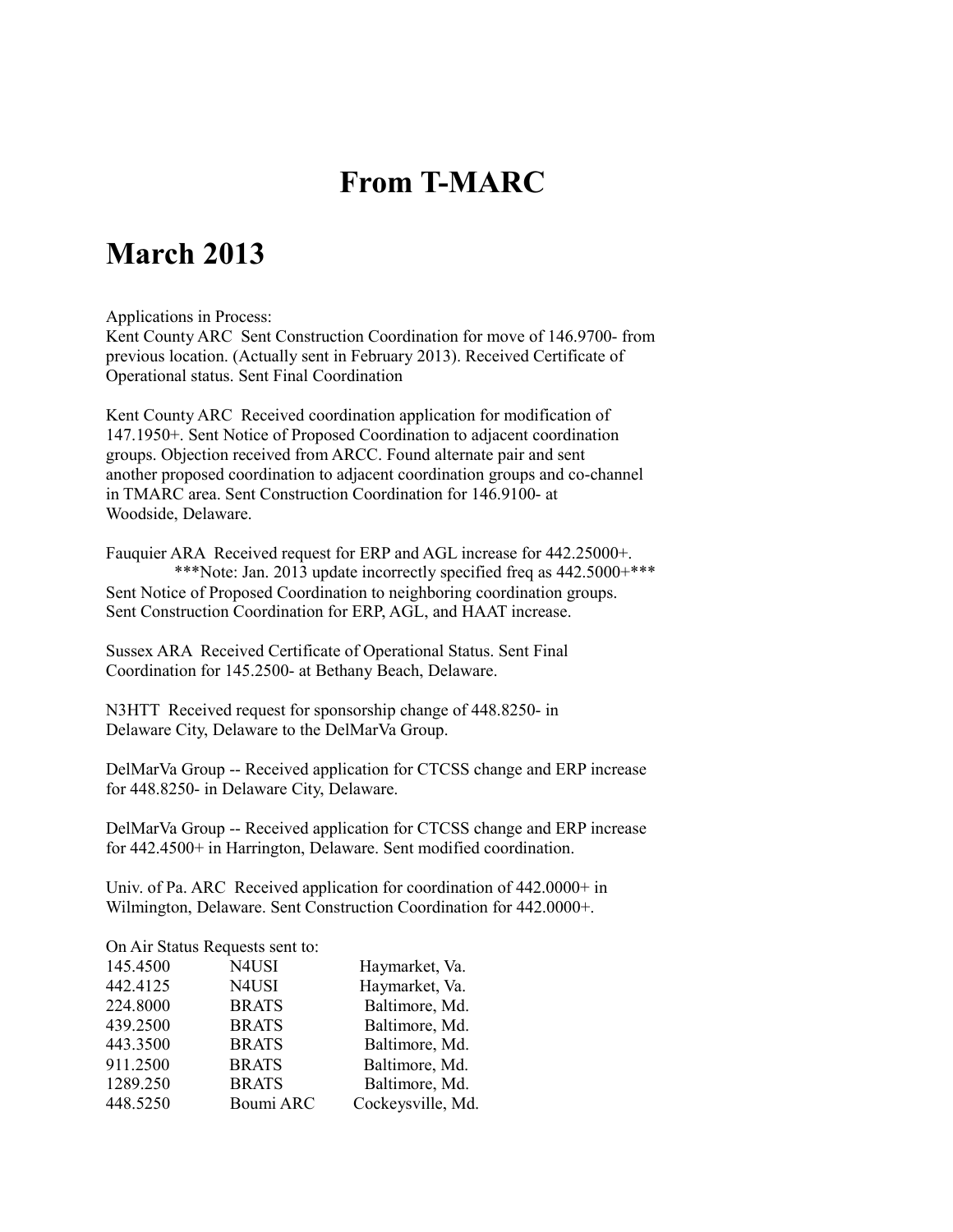Coordinations Withdrawn / Cancelled:

442.0000 Univ. of Pa ARC Seaford, Del. (Construction Coordination) 440 Link Univ. of Pa ARC Seaford, Del. (Construction Coordination) 440 Link AARC Curtis Bay / Davidsonville, Md. (Const. Coord.)

Other:

Received Notice of Proposed Coordination from Western Pa. Repeater Council for 144 pair.

Received 3 Notice of Proposed Coordinations from South East Repeater Assoc. for 144 pair.

Received Notice of Proposed Coordination from Western Pa. Repeater Council for 220 pair.

Received Notice of Proposed Coordination from Western Pa. Repeater Council for 440 pair.

Please Contact Mike Hess N3EAQ (mkhess@kias.org) DIRECTLY with regard to this item: I'm putting up for sale a complete UHF Quantar Analog/P25 repeater/station I'm taking off the air here in Charles Town, WV. If anyone is interested in the set-up, please contact me. I'm not interested in selling off pieces. The price is quite reasonable, considering that JUST the Quantar alone sells for the price I'm asking. Add up all the other piece parts and it's a good deal. No one EVER uses this repeater, so I'm done feeding it electricity for no good reasona $E$ . Here's what I'm selling: Fully functional Motorola Quantar Low Power Unit Dual Mode P25/Analog Unit Currently on-line at 444.350/449.350 Includes the 4W WL Card Copy of RSS & the Latest Firmware updates on CDs These are reported to be the last updates before Moto discontinues support for the Quantar. Not yet installed, but you can do it once you make the purchase. Tx/RX Engineering Duplexer Model 28-70-02 tuned to the freqs noted above DCI model DCI-445-10C band pass/noise filter Diamond 144/440 dual band base antenna Andrew wall mount copper ground block w/ 440 Mhz polyphasor Motorola  $\hat{A}^{1/2}$  height rack w/ front and back doors (no keys) Moto microphone Paper Manual (bound original, not a photocopy) Asking \$2350.00 for all of the above. The station is currently on the air, but I will tear it all down, re-rack it, and make it Available for pick up at sale time. Pick-Up ONLY, will not ship it! Charles Town, WV.

T-MARC The Mid-Atlantic Repeater Council www.tmarc.org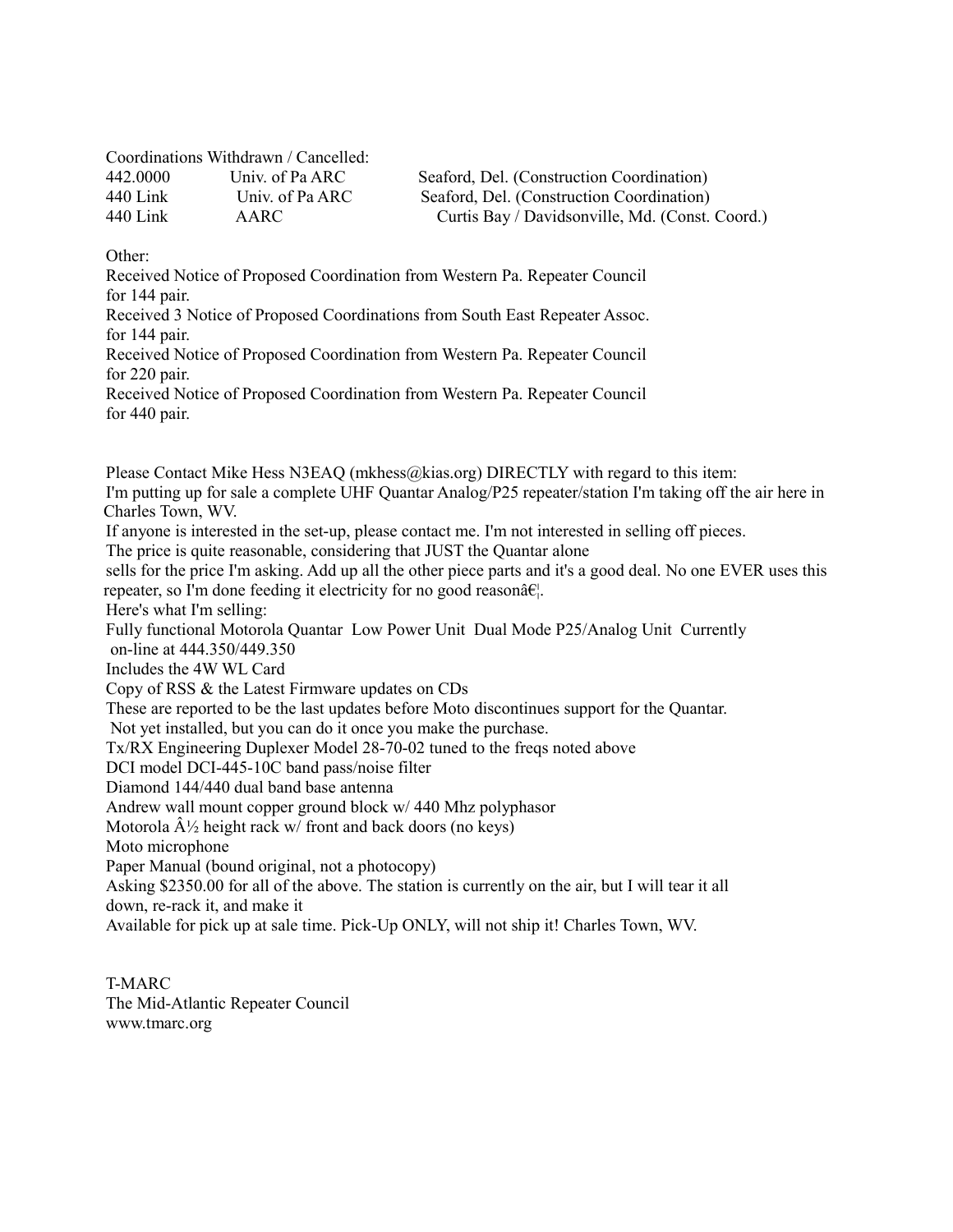#### **VE Corner** *by Pat Stone AC3F*

The March 23<sup>rd</sup> Test Session had a larger than usual turnout of applicants. Twelve folks had pre-registered. Eleven actually showed up. Congratulations to:

New Tech Hams:

 Jenn Keller **KC3AIG** Jason Scmitt **KC3AIF** Perry Scnuck **KC3AIE** Lisa Edwards **KC3AIJ** Marty Braun **KC3AID** Paul Rey **KC3AIC** John Harris **KC3AIB** 

General Upgrade

Gill Edwards **WB3JDO**

Extra Upgrades

 Kirk Lattner **KB3UQF** Andrew Cary **KB3ZUL** Don Moore **KB3ZYH**

Thanks to VE's AC3P KB3KRV and AK3QK for making this session a success.

Our next Test Session at White Marsh will be on Saturday, May 11<sup>th</sup> at 1 p.m.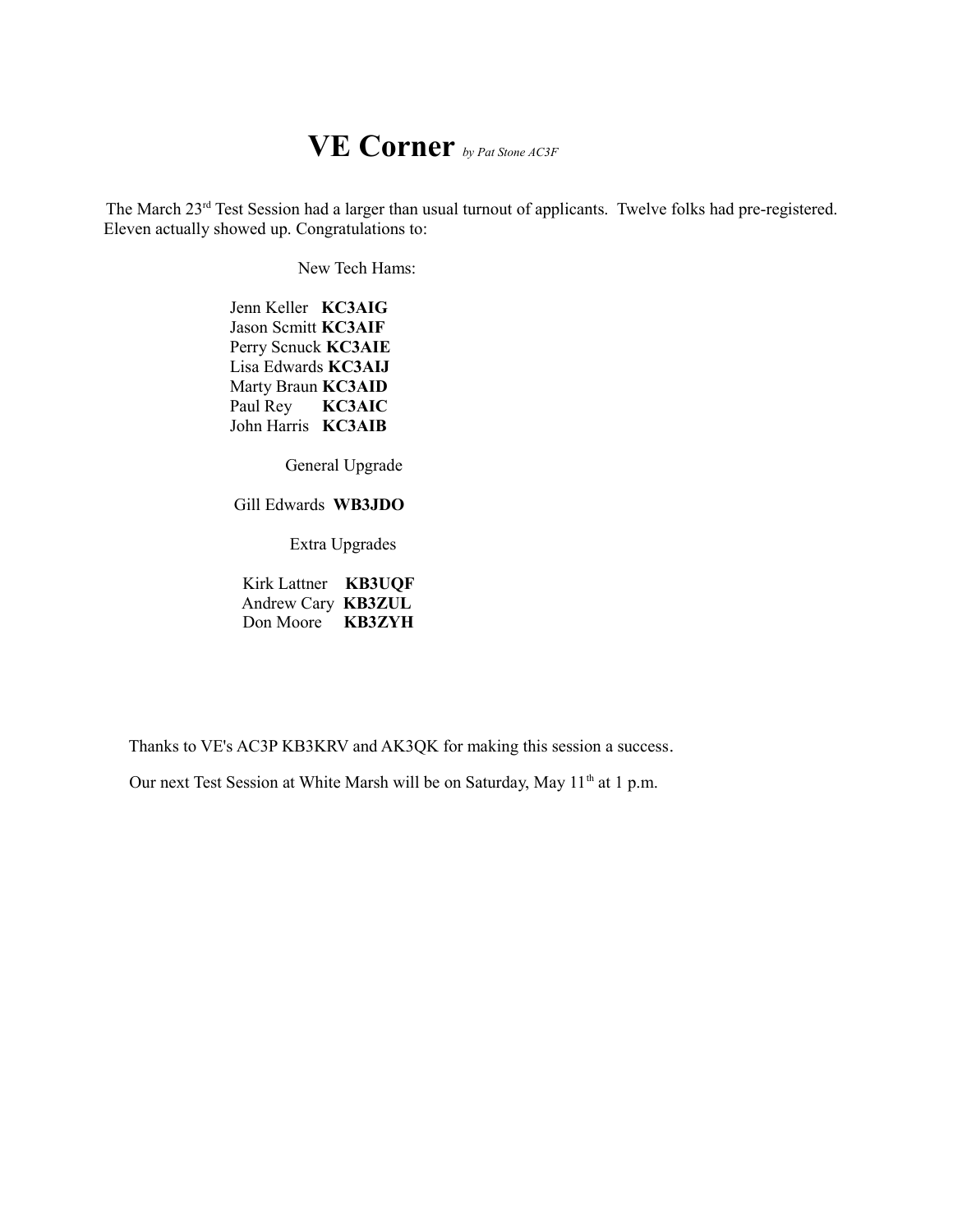## THE JOY OF BEING A VOLUNTEER EXAMINER

*by Pat Stone AC3F*

 Have you ever considered becoming a volunteer examiner? Yeah, I know the old saying, "Never volunteer for anything." However, if you were tested by volunteers yourself then perhaps you should reconsider that old saying. All you need is a General or Extra Class license to volunteer. You will be given an open book test by the ARRL that will take you about an hour or so to complete.

 Test sessions generally only last about 2 hours and are held every other month. Of course you don't have to show up for all of the sessions but any session you can make will be a big help.

 It's been nearly 15 years since I served my first exam session. I guess I've been part of testing 300 or so applicants over the years and I still enjoy every minute of it. It's truly gratifying to see the sense of accomplishment and pride displayed each time an applicant is successful. The really fun part is when I can say congratulations you passed. Of course not every examinee is successful but most do well when encouraged to return.

 To all of you who currently serve as a VE, thank you so much. Our schedule for next year will be posted here soon. Please let Frank or me know which of the dates you can serve. To those of you who qualify, please consider becoming a VE. The atmosphere is friendly and you will be helping to perpetuate ham radio.

# **Field Day Prep**

Members who have laptops that could be used for the logging network on Field Day are asked to bring them to the May  $1<sup>st</sup>$  meeting in order to load the logging software.

Due to the time required to check out the laptops, the first meeting in May will start early at 7 p.m.

On Saturday, April 13th, the ad hoc Field Day Committee met at Essex Skypark to survey the area. The committee members met with the Essex Skypark members and received permission to use the new hanger building as the operations site and the adjacent property for antenna setup.

Field Day 2013 runs from Saturday June 23 to Sunday June 24 with setup beginning Friday June 22.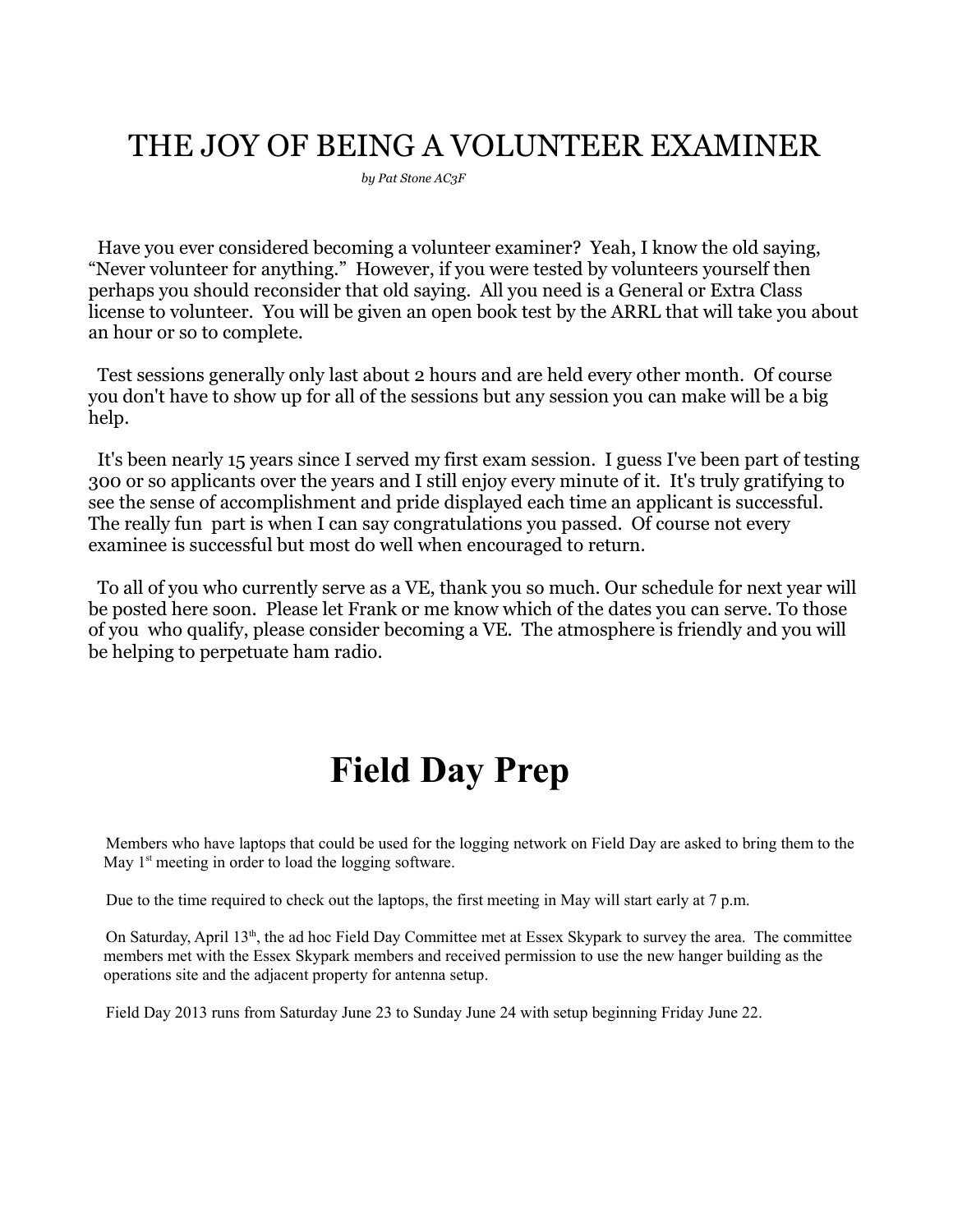## **Skypark Pancakes**



The Essex Skypark Association is holding a Fly-in Pancake Breakfast Saturday, April  $27<sup>th</sup>$  9 to 11:30 am. One The menu includes pancakes, sausages, coffee and juice. Admission free but donations appreciated. Aero Members are invited. Aircraft fly-in not required.

## **Wallops Island Launch/Amateur Radio Nexus**



For anyone following the activities at NASA's Wallops Island Launch Facility on Virginia's lower Eastern Shore, the events there have been getting more interesting. With the cancellation of the space shuttle program, there has been an increase in test launches of private space companies' vehicles.

One such vehicle is the two-stage Antares booster. The Antares is designed to launch supply capsules to the International Space Station.

In late April an orbital mission was set to launch a dummy payload. Along with the dummy payload were three mini-satellites designed to test using smart-phone technologies as platforms. The three mini-moons are named Alexander, Graham, and Bell.

The amateur radio connection?

Alexander, Graham and Bell will be transmitting signals on 437.425 MHz. in the 70 Centimeter Amateur Radio Band. The satellite designer is asking for signal reports during the 10 day mission.

More information can be found at: [http://www.phonesat.org.](http://www.phonesat.org/)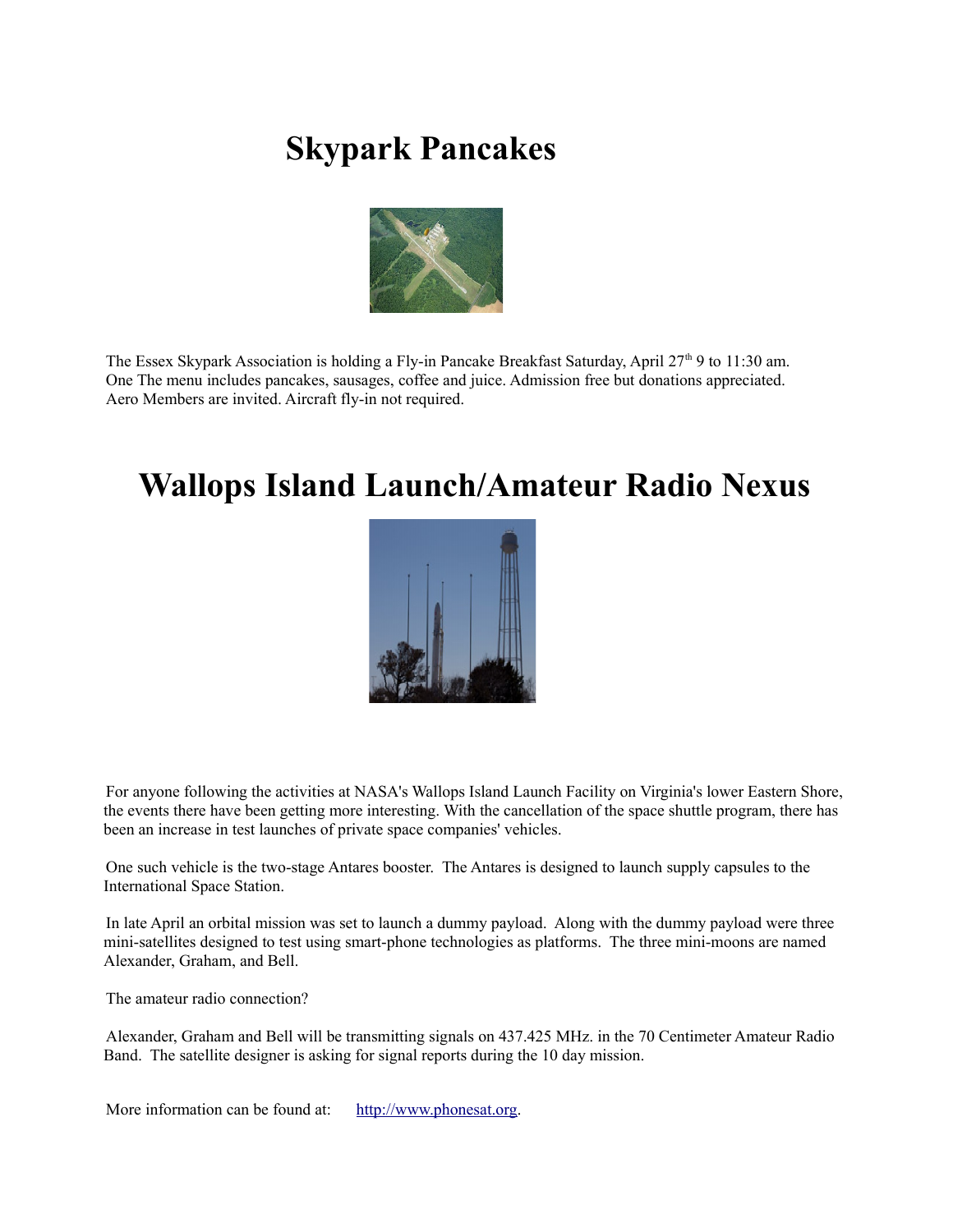

# **May 2013**

|                                                                        |    |    | <b>Meeting Coffmans</b><br>7.0 <sub>m</sub>     |                  |    | Hagerstown<br>Hamfest<br>www.w3cwc.org   |
|------------------------------------------------------------------------|----|----|-------------------------------------------------|------------------|----|------------------------------------------|
|                                                                        |    |    |                                                 | 2                | з  | 4                                        |
|                                                                        |    |    | 28,445 MHz Net<br>8 pm                          |                  |    | <b>VE Testing</b><br>White Marsh<br>1 pm |
| 5                                                                      | 6  | 7  | 8                                               | 9                | 10 | 11                                       |
|                                                                        |    |    | <b>Meeting Coffmans</b><br>Elections<br>7:30 pm |                  |    |                                          |
| 12                                                                     | 13 | 14 | 15                                              | 16               | 17 | 18                                       |
|                                                                        |    |    | 147.24 MHz Net<br>8 pm                          |                  |    | CQ WW WPX<br>Contest<br><b>CW</b>        |
| 19                                                                     | 20 | 21 | 22                                              | 23               | 24 | 25                                       |
| Md. FM Assoc.<br><b>Hamfest</b><br><b>Howard County</b><br>Fairgrounds |    |    | 449.575 MHz Net<br>8 pm                         | <b>March 200</b> |    |                                          |
| 26                                                                     | 27 | 28 | 29                                              | 30               | 31 |                                          |
|                                                                        |    |    |                                                 |                  |    |                                          |
|                                                                        |    |    |                                                 |                  |    |                                          |